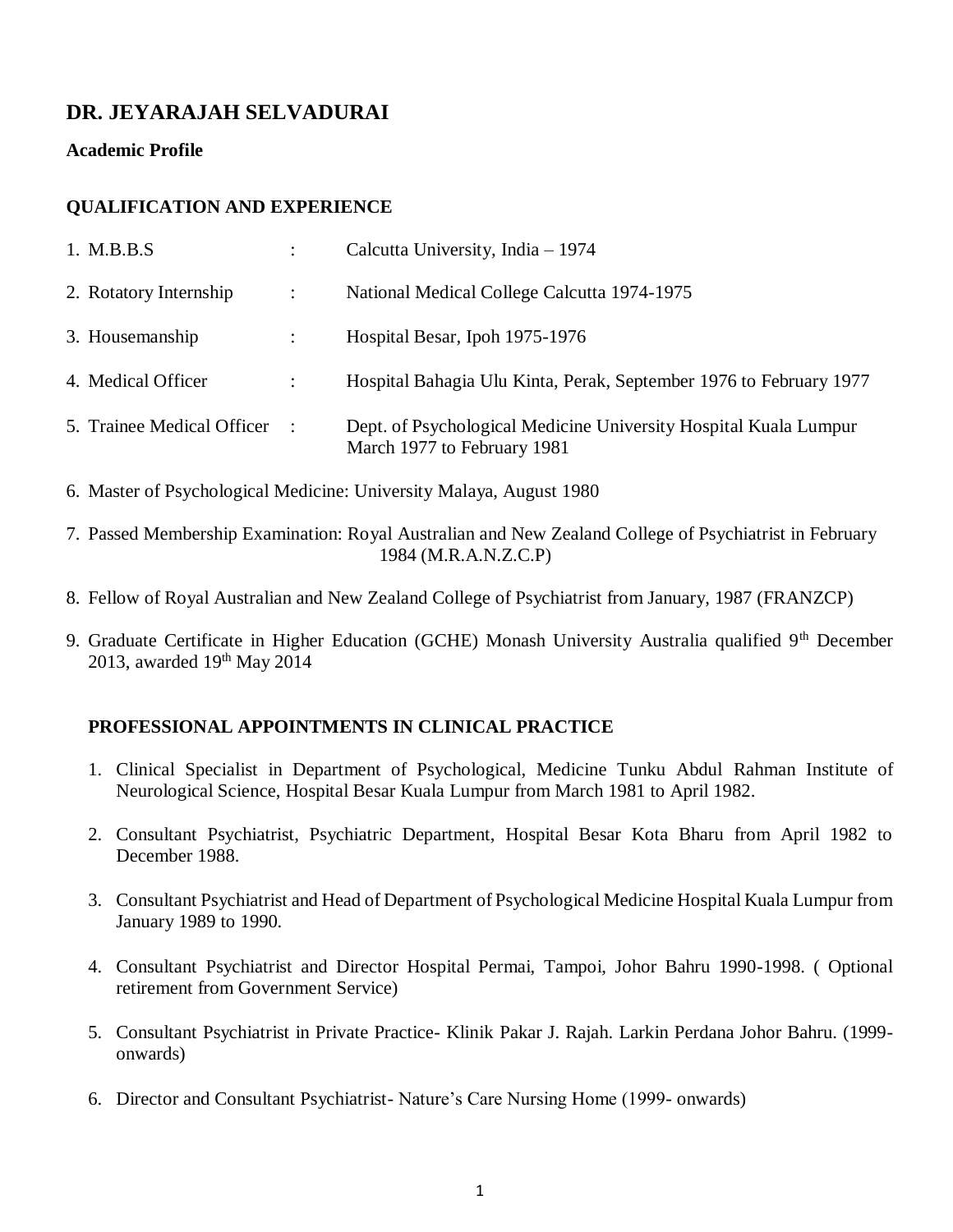- 7. Clinical Associate Professor- Monash Medical School Johor Bahru (2008- onwards)
- 8. External Examiner for Final MBBS Stage II Comprehensive Exam, Melaka Manipal Medical College 2014-2018.

### SPECIAL INTEREST:

## A. FORENSIC PSYCHIATRY

- 1. Served as Forensic Psychiatrist in giving specialist reports and Testimony in courts while servicing as Medical Superintendent and Director of Hospital Permai Tampoi, Johor Bahru from December 1990 until December 1999. Appeared in courts in the States of Kelantan, Terengganu, Negeri Sembilan, Melaka, Johor and Kuala Lumpur.
- 2. Private Psychiatric Medico-legal Practice-given testimony as expert witness in civil and criminal cases in high court and session's court since year 2000.
- 3. Expert witness in Medico-legal cases in Singapore, Johor Bahru, Butterworth and Sungai Petani, 2017-2018.
- B. CARING FOR THE MENTALLY DISABLED

Established first registered Psychiatric Nursing Home with 40 beds in 2006 for the care and rehabilitation of mentally ill patients, including alcohol dependent patients.

#### **COURSES & CONFERENCES ATTENDED (2011-2018)**

- 1. Foundation in Teaching Practice (FIT) conducted by the School of Medicine Education Unit Monash University on 13<sup>th</sup> January 2011.
- 2. 1<sup>st</sup> Regional Meeting on Hot Topics in Depression 18<sup>th</sup>-19<sup>th</sup> Feb 2012, Hong Kong.
- 3. Master Class II Symposium on Depression in Penang, 16<sup>th</sup> September 2012.
- 4. Bipolar Disorder and Schizophrenia Symposium in Phuket Thailand, 1<sup>st</sup>-2<sup>nd</sup> September 2012.
- 5. Quality Assurance Talk organized by the School of Medicine Education Unit Monash University on 29<sup>th</sup> February 2012.
- 6. Problem Based Learning (PBL Training) on 23rd January 2013.
- 7. CINP Congress on Addiction and Mental Health, Kuala Lumpur 1<sup>st</sup>-3<sup>rd</sup> October 2013.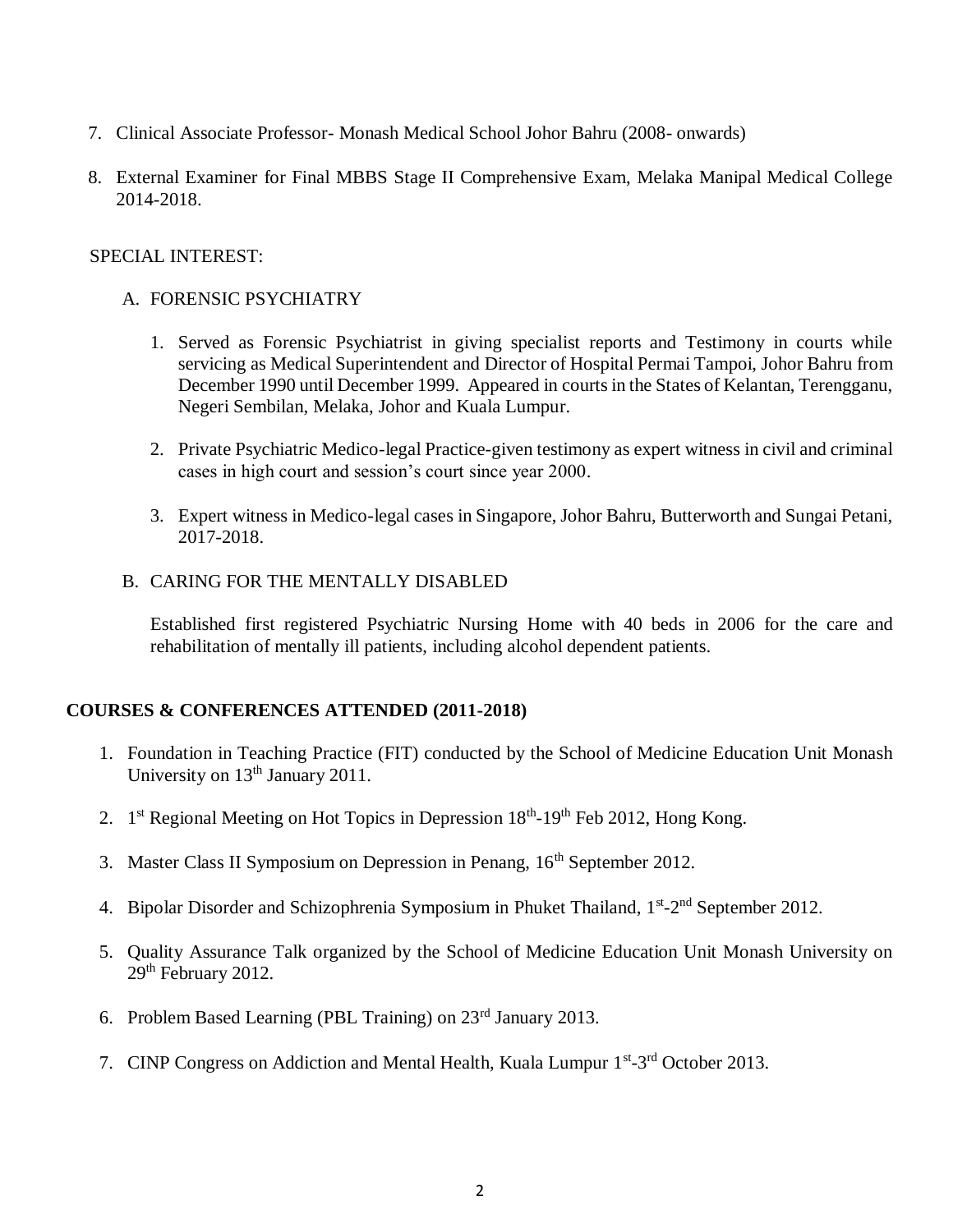- 8. Graduate Certificate in Higher Education (GCHE) conducted by Monash University Education Faculty from January 2012- December 2013.
- 9. Calcutta National Medical College 63<sup>rd</sup> Annual Alumni Scientific Meeting, 7<sup>th</sup> -9<sup>th</sup> Feb 2014, Calcutta India.
- 10. 18<sup>th</sup> MCPM & 1<sup>st</sup> Asian Federation of Psychiatric Association Regional Meeting 22<sup>nd</sup>-24<sup>th</sup> May 2014, Kuala Lumpur.
- 11. ANCIPS Hyderabad India 8<sup>th</sup>-11<sup>th</sup> January 2015, presented 3 papers.
- 12. 64<sup>th</sup> CNMC Alumni & Scientific Meeting, Calcutta India, 6<sup>th</sup>-8<sup>th</sup> February 2015.
- 13. 8<sup>th</sup> Congress of the Asian Society for Child & Adolescent Psychology (ASCAPAP) & 19<sup>th</sup> MCPM. 19<sup>th</sup>-22<sup>nd</sup> August 2015 Kuala Lumpur.
- 14. 65<sup>th</sup> CNMC Alumni & Scientific Meeting India, 5<sup>th</sup>-7<sup>th</sup> February 2016.
- 15. ASIAN Regional Symposium on referring the treatment of Depression in Asia, Bangkok Thailand, 8<sup>th</sup>- $9<sup>th</sup>$  April 2016.
- 16. 20<sup>th</sup> MCPM, 2<sup>nd</sup>-4<sup>th</sup> June 2016, Kuala Lumpur delivered keynote address Enhancing Quality of Life-Integrating Mind & Body.
- 17. 29<sup>th</sup> World Congress of International Association for Prevention of Suicide (IASP) 18<sup>th</sup> -27<sup>th</sup> July 2017, Kuching Sarawak.
- 18. 21<sup>st</sup> Malaysia Conference Psychological Medicine (MCPM) Kuching Sarawak, 18<sup>th</sup> 27<sup>th</sup> July 2017.
- 19. Lundbeck regional symposium on Depression,  $19<sup>th</sup> 20<sup>th</sup>$  August 2017, Hilton Kuala Lumpur.
- 20. 22<sup>nd</sup> Malaysia Conference Psychological Medicine (MCPM), 19<sup>th</sup> 21<sup>st</sup> July 2018, Kuala Lumpur
- 21. 20<sup>th</sup> Johor Mental Health Convention, Hospital Permai Johor Bahru, 4<sup>th</sup> September 2018.
- 22. Lundbeck Regional Symposium 2018,  $20^{th} 21^{st}$  October 2018, Manila, Philipines

#### **SEMINARS & COURSES CONDUCTED (2012-2018)**

- 1. Talk on Stress Management to staff of Panasonic Senai Johor Bahru on 5<sup>th</sup> March 2012
- 2. Counseling Course for Befrienders  $23^{\text{rd}}$ &30<sup>th</sup> June 2012 by Johor Mental Health and Monash Johor Bahru
- 3. Alcohol Intervention Workshop for Mental Health Workers, Hospital Permai Johor Bahru on 12<sup>th</sup> July 2012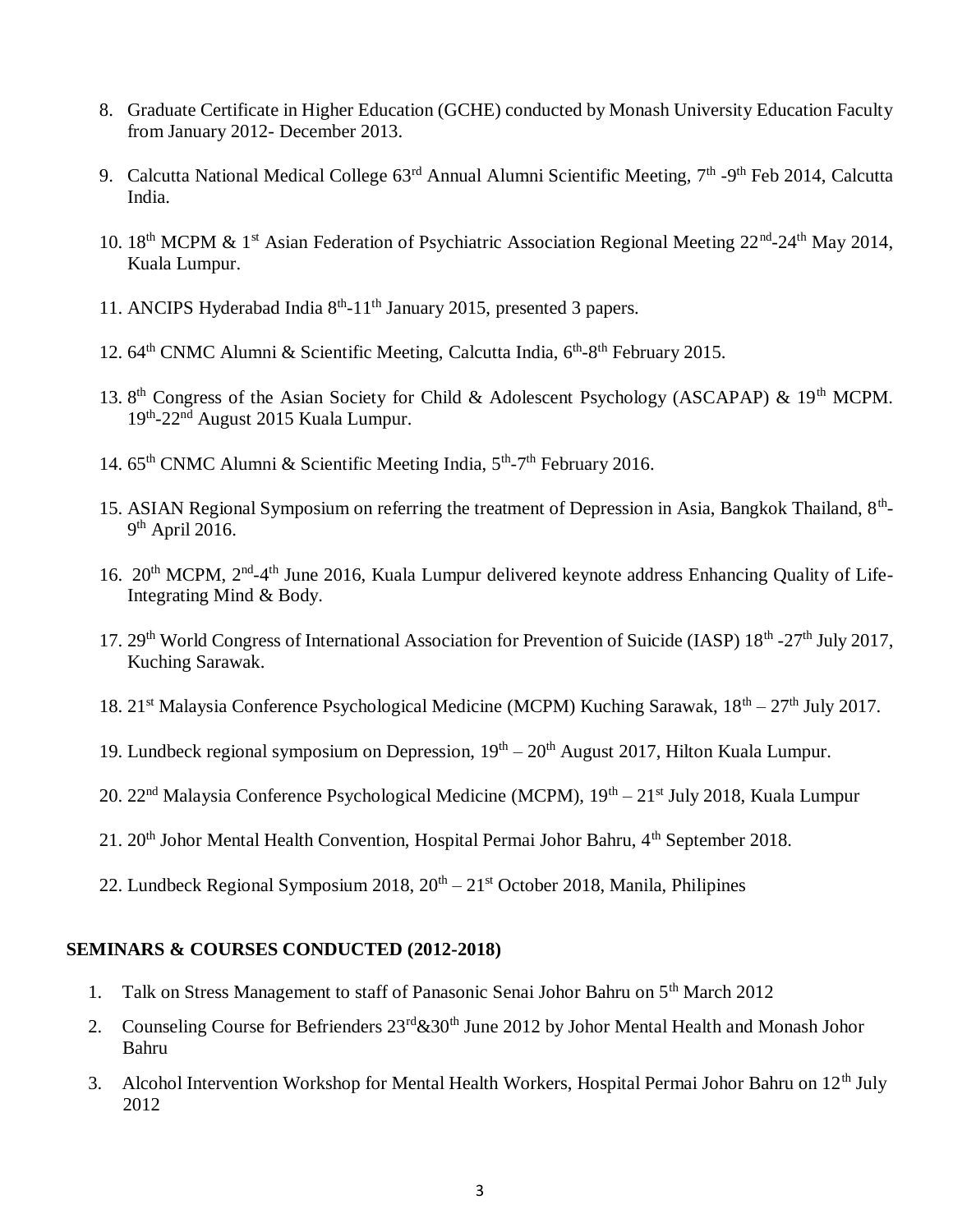- 4. Alcohol Intervention Workshop for Mental Health workers in Sabah held at Kota Kinabalu on 8<sup>th</sup> September 2012
- 5. Suicide Prevention workshop for Mental Health workers held at Hospital Permai Johor Bahru on 7<sup>th</sup> September 2013
- 6. Workshop in coping with grief for Cancer Survivors Society Johor Bahru held at Monash Clinical School Johor Bahru on 28<sup>th</sup> October 2013
- 7. Organized International Workshop on Universal Treatment Curriculum (UTC) for substance use disorders in association with Colombo Plan ACCE 16<sup>th</sup>-20<sup>th</sup> June 2014, Hospital Permai Johor Bahru.
- 8. Organized community Mental Health Seminar for Mental Health workers jointly with M.S. Chellamuthu Trust & Research Federation. Madurai, India 28<sup>th</sup> September 2014.
- 9. Disability workshop for Year 4 Monash Medical Students,  $26<sup>th</sup>$  May 2016.
- 10. Advocating quality of life in family seminar,  $25<sup>th</sup>$  April 2016.
- 11. Individuals in Distress- psychosocial development workshop 8th October 2016, Monash Clinical School Johor Bahru.
- 12. Organized Suicidal Awareness Prevention workshop for training the trainers for Befrienders Johor Bahru, 19<sup>th</sup> February 2017.
- 13. Organized one-day seminar dealing with Adolescent Problems introduction to medical students, attended by MUMeds and NuMeds, 11<sup>th</sup> March 2017.
- 14. Organized talk on Parinatal Mental Health by Dr Martian Snellen from Mercy Hospital, Melbourne, 11<sup>th</sup> May 2017.
- 15. Intimate Partner Violent Workshop at Clinical School Johor Bahru, 10<sup>th</sup> October 2017.
- 16. Sexual Protection in Children, Teenagers & People with disability by Dato' Dr Amar Singh,  $12<sup>th</sup>$  April 2018.

#### **RESEARCH PROJECTS & PUBLICATIONS (2012-2015)**

- 1. Paper presented at ANCIPS 2013 Banglore, undergraduate Training in Psychiatry at Monash University Across Australia & Malaysia campus.
- 2. Enhancing Horizontal Interdisciplinary Integration in Monash University MBBS Year 4, February 2013.
- 3. Innovative teaching methods in Year 4 medical studies in Psychiatry about understanding antipsychotic induced movement disorders (ANCIPS 20145 Hyderabad).